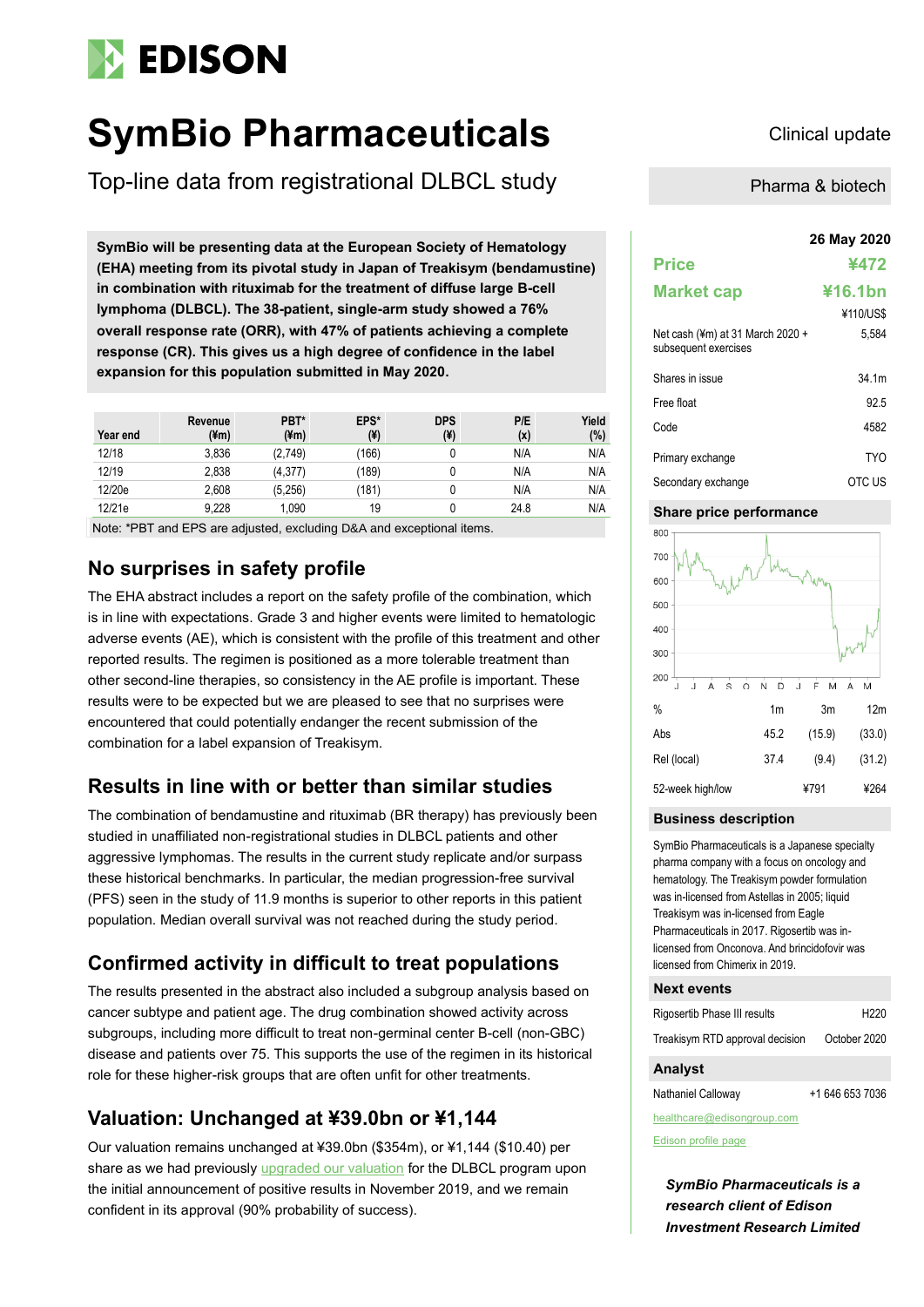

# **Data supports label expansion**

SymBio previously completed a Phase III study in Japan to support a label expansion of Treakisym (in combination with rituximab) to relapsed and refractory DLBCL in November 2019 and reported that it received positive results. The company will be presenting the detailed results from this study at the upcoming EHA virtual meeting in June 2020. The study enrolled 40 patients of whom 38 were evaluated for safety and efficacy.

The abstract for the presentation reported an ORR in 29 out of 38 patients (76%), of whom 18 of 38 (47%) showed a CR, with a median PFS of 11.9 months. These results are superior on a numerical basis to other reported studies of this combination. For instance, an Italian retrospective study reported a 50% ORR, 28% CR and a PFS of 8.8 months.<sup>1</sup> Other studies have reported lower response rates.<sup>2</sup> The safely profile presented in the abstract was also consistent with other results and predominantly showed hematologic AEs. A majority of patients saw grade 3 or higher drops in lymphocyte counts (90%), neutropenia (74%) or reduction in CD4 lymphocytes (66%). This is to be expected for most drugs targeting hematologic malignancies and is indicative of the drugs' activity.

This combination has been previously studied in a number of different trials across the globe, and is among the arsenal of treatment regimens available to doctors despite not being formally approved. The BR treatment regimen (as it is typically called) has historically been used as a salvage treatment in patients following failure of first-line chemotherapy as an alternative to more aggressive chemotherapy salvage or autologous stem cell transplant. The BR regimen has a generally more tolerable profile than these other treatments. Because of this there have also been attempts to investigate it as an alternative treatment in the first-line in frail patients.<sup>3</sup> However, a limitation to evaluating the data on the BR combination is that there is a lack of placebo controlled studies, although this has not limited other similar approvals. Bendamustine was approved in the US for the treatment of indolent non-Hodgkin lymphoma (NHL) in patients who have failed rituximab treatment, based on a single-arm study.

The company also provided a breakdown of response rates based on patient subgroups. Response rates were provided on the basis of whether patients had germinal center B-cell type (GCB) DLBCL or the generally more aggressive non-GCB subtype of the disease, as well response rates by age (Exhibit 1). These results showed strong activity across subgroups, including the more difficult to treat non-GCB patients and those over 75. These results are relevant because they continue to support the use of Treakisym in harder to treat populations.

|                |             | <b>ORR</b> | <b>CR</b> |
|----------------|-------------|------------|-----------|
| Cancer subtype | <b>GCB</b>  | 83%        | 67%       |
|                | non-GCB     | 78%        | 39%       |
| Patient age    | Under 65    | 86%        | 71%       |
|                | 65 to 74    | 75%        | 45%       |
|                | 75 or older | 73%        | 36%       |

## **Exhibit 1: Patient subgroup analysis**

Source: SymBio Pharmaceuticals

Arcari A. et al. (2016) Safety and efficacy of rituximab plus bendamustine in relapsed or refractory diffuse large B-cell lymphoma patients: an Italian retrospective multicenter study. *Leuk Lymph* 57, 1823-1830.

<sup>2</sup> Vacirca JL, et al. (2014) Bendamustine combined with rituximab for patients with relapsed or refractory diffuse large B cell lymphoma *Ann Hematol* 93, 403-409.

Storti S, et al. (2018) Rituximab Plus Bendamustine As Front-Line Treatment In Frail Elderly (>70 Years) Patients With Diffuse Large B-Cell Non-Hodgkin Lymphoma: A Phase II Multicenter Study Of The Fondazione Italiana Linfomi. *Haematologica* 103, 1345-1350.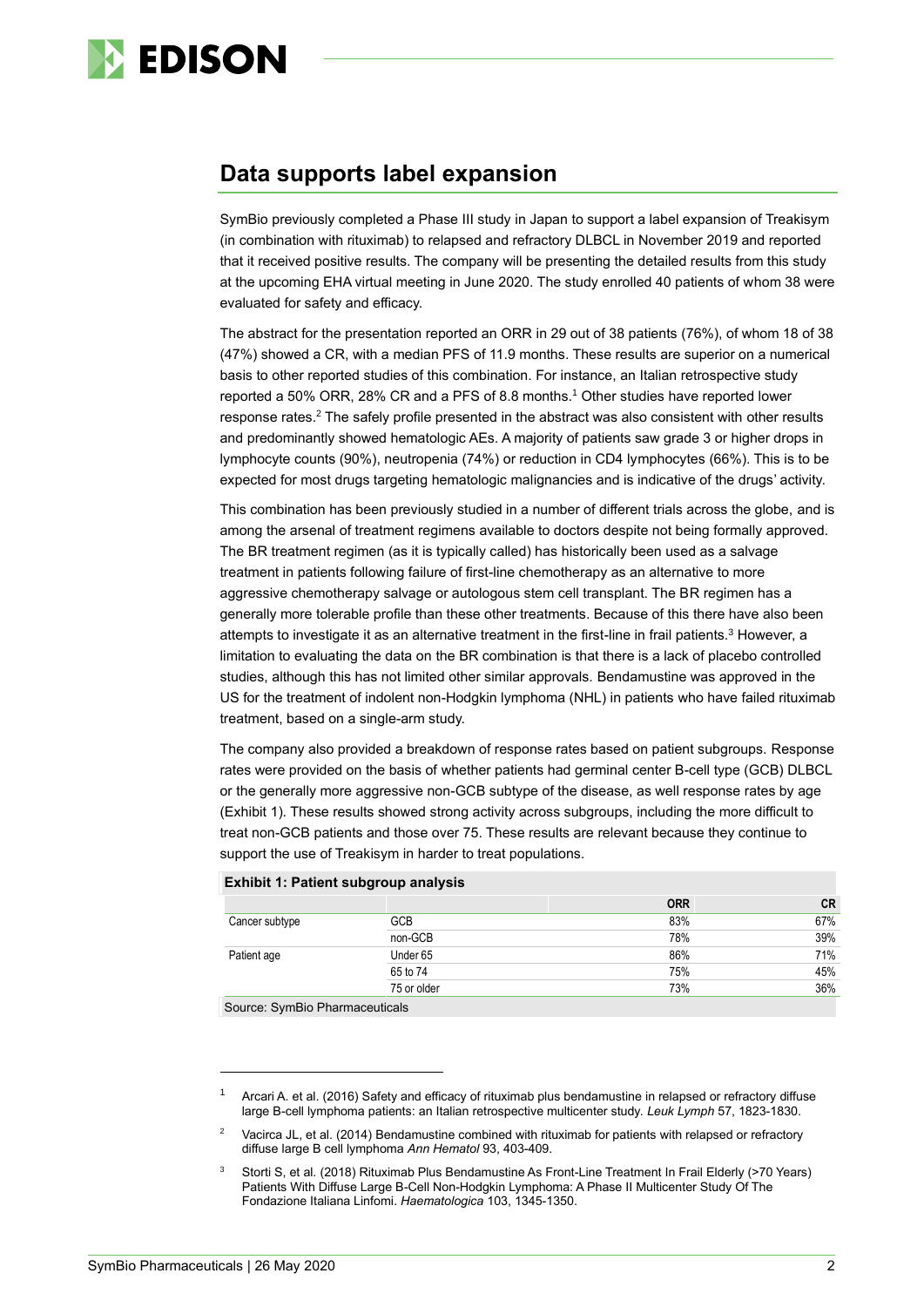

The label expansion to DLBCL is an important aspect of the company's strategy to expand its sales of Treakisym. We estimate that it will expand the target market for the drug to 11,200 second-line DLBCL patients in Japan, approximately double the current market for the drug. Moreover, this is concurrent with the company's pipeline management efforts to seek approval for new formulations of the product: the ready to dilute (RTD) formulation, which was submitted for approval in September 2019, and the rapid infusion (RI) formulation, for which it was recently announced in March 2020 that the ongoing safety confirmation study was fully enrolled.

# **Valuation**

Our valuation remains unchanged at ¥39.0bn (\$354m) or ¥1,144 (\$10.40). We [previously upgraded](https://www.edisongroup.com/publication/treakisym-has-positive-dlbcl-results/25734/)  [the probability of success](https://www.edisongroup.com/publication/treakisym-has-positive-dlbcl-results/25734/) for the Treakisym DLBCL program to 90% from 60% following the initial announcement that the study met its endpoints in November 2019, and the current more granular data does not change our already positive expectations.

## **Exhibit 2: Valuation of SymBio**

| <b>Product</b>                               | Indication                                 | Launch | Peak sales<br>$(\text{4m})$ | $(\text{m})$ | <b>NPV Probability</b> | rNPV<br>$(\yen m)$ | rNPV/share<br>(4/share) |
|----------------------------------------------|--------------------------------------------|--------|-----------------------------|--------------|------------------------|--------------------|-------------------------|
| Treakisym                                    | Low grade NHL/MCL (r/r and 1st line); CLL  | 2010   | 8.600                       | 19.571       | 100-95%                | 18.724             | 549.8                   |
| Treakisym (DLCBL)                            | r/r DLBCL                                  | 2021   | 9.600                       | 13.383       | 90%                    | 11.975             | 351.6                   |
| Rigosertib (IV)                              | r/r HR-MDS                                 | 2023   | 3,800                       | 2.909        | 50%                    | 1,365              | 40.1                    |
| Rigosertib (oral)                            | LR-MDS (mono) or First-line HR-MDS (combo) | 2025   | 7,500                       | 4,302        | 15%                    | 436                | 12.8                    |
| Brincidofovir                                | vНC                                        | 2025   | 4.200                       | 3.383        | 30%                    | 882                | 25.9                    |
| Net cash (March 2020 + subsequent exercises) |                                            |        |                             | 5.584        | 100%                   | 5.584              | 164.0                   |
| Valuation                                    |                                            |        |                             | 49.132       |                        | 38.967             | 1.144.2                 |

Source: SymBio Pharmaceuticals reports, Edison Investment Research

# **Financials**

Our financial forecasts remain unchanged at this time.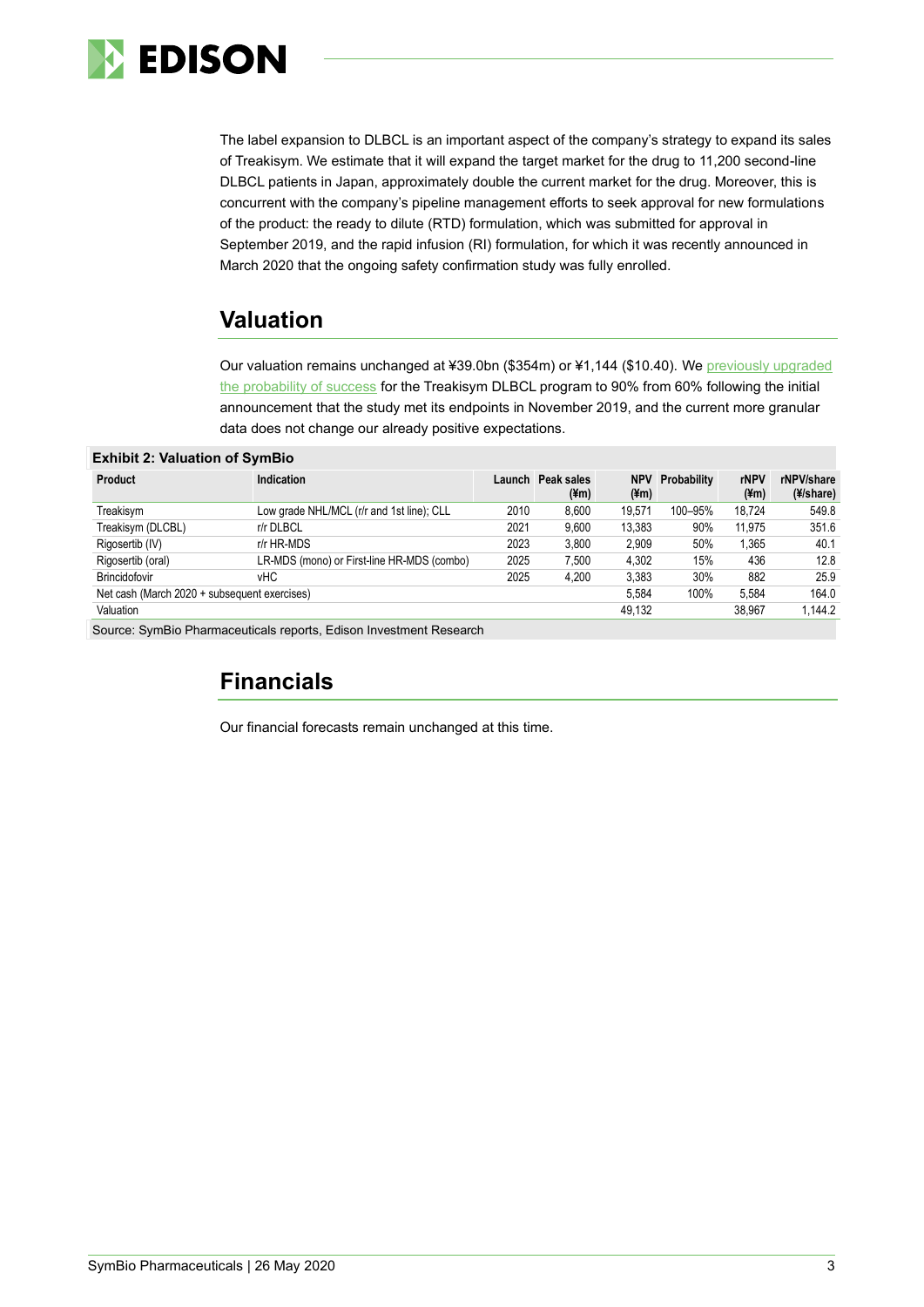

## **Exhibit 3: Financial summary**

| Accounts: JPN GAAP; year-end 31 December; ¥m                           | 2016           | 2017         | 2018         | 2019           | 2020e          | 2021e          | 2022e          | 2023e          | 2024e          | 2025e          |
|------------------------------------------------------------------------|----------------|--------------|--------------|----------------|----------------|----------------|----------------|----------------|----------------|----------------|
| <b>Total revenues</b>                                                  | 2,368          | 3,444        | 3,836        | 2,838          | 2,608          | 9,228          | 11,484         | 12,769         | 14,048         | 15,395         |
| Cost of sales                                                          | (1, 464)       | (2, 413)     | (2,663)      | (1, 973)       | (1,956)        | (1,619)        | (2,261)        | (1,904)        | (2,097)        | (2, 299)       |
| Gross profit                                                           | 904            | 1,031        | 1,173        | 865            | 652            | 7,609          | 9,223          | 10,864         | 11,951         | 13,096         |
| SG&A (expenses)                                                        | (1, 364)       | (1,961)      | (1,996)      | (2,725)        | (3, 325)       | (5, 772)       | (6, 397)       | (7, 542)       | (7, 440)       | (8,005)        |
| R&D costs                                                              | (1,667)        | (3,018)      | (1, 833)     | (2.442)        | (2,603)        | (765)          | (1,040)        | (1, 815)       | (1,547)        | (866)          |
| Other income/(expense) included in adjusted                            | 0              | 0            | 0            | 0              | 0              | 0              | 0              | 0              | 0              | 0              |
| Other income/(expense) excluded from adjusted                          | 0              | 0            | 0            | 0              | 0              | $\mathbf 0$    | $\mathbf{0}$   | 0              | 0              | 0              |
| <b>Reported EBIT</b>                                                   | (2, 127)       | (3,947)      | (2,656)      | (4, 302)       | (5,276)        | 1,072          | 1,786          | 1,507          | 2,964          | 4,226          |
| Finance income/(expense)                                               | 5              | 3            | 1            | 0              | 20             | 19             | 28             | 57             | 96             | 177            |
| Other income/(expense) included in adjusted                            | $\overline{7}$ | 3            | (0)          | $\overline{4}$ | 0              | 0              | 0              | 0              | 0              | 0              |
| Other income/(expense) excluded from adjusted                          | (195)          | (33)         | (93)         | (75)           | 0              | $\mathbf 0$    | $\mathbf{0}$   | 0              | 0              | $\mathbf 0$    |
| <b>Reported PBT</b>                                                    | (2,309)        | (3, 974)     | (2,749)      | (4,372)        | (5,256)        | 1,090          | 1,814          | 1,564          | 3,061          | 4,403          |
| Income tax expense                                                     | (4)            | (4)          | (4)          | (4)            | (4)            | (437)          | (571)          | (555)          | (801)          | (1,024)        |
| Reported net income                                                    | (2,313)        | (3,978)      | (2,753)      | (4,376)        | (5,260)        | 653            | 1,243          | 1,008          | 2,259          | 3,379          |
| Average number of shares - basic (m)                                   | 9.8            | 12.5         | 16.6         | 23.2           | 29.0           | 34.1           | 34.1           | 34.1           | 34.1           | 34.1           |
| Basic EPS (¥)                                                          | (235.27)       | (319.14)     | (165.54)     | (189.03)       | (181.42)       | 19.17          | 36.47          | 29.59          | 66.30          | 99.16          |
| <b>Adjusted EBITDA</b>                                                 | (2, 101)       | (3, 917)     | (2,621)      | (4,264)        | (5, 179)       | 1,165          | 1,883          | 1,613          | 3,081          | 4,356          |
| <b>Adjusted EBIT</b>                                                   | (2, 127)       | (3,947)      | (2,656)      | (4, 302)       | (5,276)        | 1,072          | 1,786          | 1,507          | 2,964          | 4,226          |
| <b>Adjusted PBT</b>                                                    | (2,317)        | (3, 977)     | (2,749)      | (4, 377)       | (5,256)        | 1,090          | 1,814          | 1,564          | 3,061          | 4,403          |
|                                                                        |                |              |              |                |                |                |                |                |                |                |
| Adjusted EPS (¥)                                                       | (236.02)       | (319.35)     | (165.54)     | (189.22)       | (181.42)       | 19.17          | 36.47          | 29.59          | 66.30          | 99.16          |
| Adjusted diluted EPS (¥)                                               | (236.02)       | (319.35)     | (165.54)     | (189.22)       | (181.42)       | 18.94          | 36.03          | 29.23          | 65.50          | 97.96          |
| <b>BALANCE SHEET</b>                                                   |                |              |              |                |                |                |                |                |                |                |
| Property, plant and equipment                                          | 75             | 47           | 57           | 75             | 80             | 136            | 201            | 263            | 323            | 380            |
| Goodwill                                                               | $\mathbf{0}$   | $\mathbf{0}$ | $\mathbf{0}$ | 0              | 0              | 0              | 0              | 0              | 0              | 0              |
| Intangible assets                                                      | 42             | 69           | 71           | 241            | 211            | 191            | 178            | 169            | 163            | 159            |
| Other non-current assets                                               | 77             | 100          | 73           | 70             | 70             | 70             | 70             | 70             | 70             | 70             |
| Total non-current assets                                               | 193            | 216          | 201          | 386            | 362            | 398            | 449            | 503            | 557            | 609            |
| Cash and equivalents                                                   | 5,719          | 2,947        | 4,821        | 3,911          | 1,875          | 1,855          | 2,801          | 3,812          | 5,824          | 8,970          |
| Inventories                                                            | 273            | 363          | 534          | 0              | 220            | 182            | 254            | 214            | 236            | 258            |
| Trade and other receivables                                            | 487            | 490          | 412          | 549            | 286            | 1,011          | 1,258          | 1,399          | 1,540          | 1,687          |
| Other current assets                                                   | 205            | 237          | 272          | 427            | 427            | 427            | 427            | 427            | 427            | 427            |
| Total current assets                                                   | 6,685          | 4,037        | 6,038        | 4,887          | 2,808          | 3,476          | 4,741          | 5,852          | 8,027          | 11,343         |
| Non-current loans and borrowings                                       | 450            | 0            | 0            | 0              | 0              | 0              | 0              | 0              | 0              | 0              |
| Trade and other payables                                               | 0              | 0            | 0            | 0              | 0              | $\mathbf 0$    | 0              | 0              | 0              | 0              |
| Other non-current liabilities                                          | $\mathbf{1}$   | $\mathbf{1}$ | $\mathbf{1}$ | $\overline{2}$ | $\overline{2}$ | $\overline{2}$ | $\overline{2}$ | $\overline{2}$ | $\overline{2}$ | 2              |
| Total non-current liabilities                                          | 451            | $\mathbf{1}$ | $\mathbf{1}$ | $\overline{2}$ | $\overline{2}$ | $\overline{2}$ | $\overline{2}$ | $\overline{2}$ | $\overline{2}$ | $\overline{2}$ |
| Trade and other payables                                               | 322            | 604          | 726          | 121            | 479            | 530            | 603            | 760            | 729            | 718            |
| Current loans and borrowings                                           | 0              | 0            | 0            | 0              | 0              | 0              | 0              | 0              | 0              | 0              |
| Other current liabilities                                              | 620            | 407          | 610          | 751            | 751            | 751            | 751            | 751            | 751            | 751            |
| Total current liabilities                                              | 942            | 1,011        | 1,336        | 872            | 1,231          | 1,281          | 1,355          | 1,512          | 1,480          | 1,470          |
| Equity attributable to company                                         | 5,485          | 3,239        | 4,902        | 4,400          | 1,937          | 2,591          | 3,833          | 4,842          | 7,101          | 10,481         |
| Non-controlling interest                                               | 0              | 0            | 0            | 0              | 0              | 0              | 0              | 0              | 0              | 0              |
| <b>CASH FLOW STATEMENT</b>                                             |                |              |              |                |                |                |                |                |                |                |
| Profit before tax                                                      | (2,309)        | (3,974)      | (2,749)      | (4, 372)       | (5,256)        | 1,090          | 1,814          | 1,564          | 3,061          | 4,403          |
| Depreciation and Amortisation                                          | 26             | 30           | 35           | 38             | 97             | 93             | 98             | 106            | 117            | 130            |
| Share based payments                                                   | 137            | 121          | 148          | 0              | 0              | 0              | 0              | 0              | 0              | 0              |
| Other adjustments                                                      | 197            | 42           | 61           | 229            | (20)           | (19)           | (28)           | (57)           | (96)           | (177)          |
| Movements in working capital                                           | (13)           | (35)         | 184          | (242)          | 402            | (637)          | (246)          | 56             | (193)          | (181)          |
| Interest paid / received                                               | 6              | 3            | 1            | 1              | 20             | 19             | 28             | 57             | 96             | 177            |
| Income taxes paid                                                      | (4)            | (4)          | (4)          | (4)            | (4)            | (437)          | (571)          | (555)          | (801)          | (1,024)        |
| Cash from operations (CFO)                                             | (1,960)        | (3, 817)     | (2, 325)     | (4, 351)       | (4,761)        | 110            | 1,095          | 1,171          | 2,183          | 3,329          |
| Capex                                                                  | (28)           | (57)         | (40)         | (217)          | (72)           | (129)          | (149)          | (160)          | (171)          | (183)          |
| Acquisitions & disposals net                                           | 0              |              | 0            |                |                |                |                |                |                |                |
|                                                                        |                | 0            |              |                | 0              |                | 0              | 0              |                |                |
| Other investing activities<br>Cash used in investing activities (CFIA) | (16)           | (20)         | 14           | 0              |                | 0              |                |                | 0              | 0              |
|                                                                        | (44)           | (78)         | (26)         | (216)          | (72)           | (129)          | (149)          | (160)          | (171)          | (183)          |
| Net proceeds from issue of shares                                      | 3,226          | 1,164        | 4,272        | 3,738          | 2,797          | 0              | 0              | 0              | 0              | 0              |
| Movements in debt                                                      | 450            | 0            | 0            | 0              | 0              | 0              | 0              | 0              | 0              | 0              |
| Other financing activities                                             | (18)           | 0            | 0            | $\overline{2}$ | 0              | 0              | 0              | 0              | 0              | 0              |
| Cash from financing activities (CFF)                                   | 3,658          | 1,164        | 4,272        | 3,740          | 2,797          | $\pmb{0}$      | 0              | 0              | 0              | 0              |
| Currency translation differences and other                             | (196)          | (42)         | (47)         | (83)           | 0              | 0              | 0              | 0              | 0              | 0              |
| Increase/(decrease) in cash and equivalents                            | 1,458          | (2, 772)     | 1,874        | (911)          | (2,036)        | (20)           | 946            | 1,011          | 2,012          | 3,146          |
| Opening net (debt)/cash                                                | 4,261          | 5,719        | 2,947        | 4,821          | 3,911          | 1,875          | 1,855          | 2,801          | 3,812          | 5,824          |
| Cash and equivalents at end of period                                  | 5,719          | 2,947        | 4,821        | 3,911          | 1,875          | 1,855          | 2,801          | 3,812          | 5,824          | 8,970          |
| Net (debt)/cash                                                        | 5,269          | 2,947        | 4,821        | 3,911          | 1,875          | 1,855          | 2,801          | 3,812          | 5,824          | 8,970          |
| Movement in net (debt)/cash over period                                | 1,008          | (2, 322)     | 1,874        | (911)          | (2,036)        | (20)           | 946            | 1,011          | 2,012          | 3,146          |
|                                                                        |                |              |              |                |                |                |                |                |                |                |

Source: SymBio Pharmaceuticals reports, Edison Investment Research